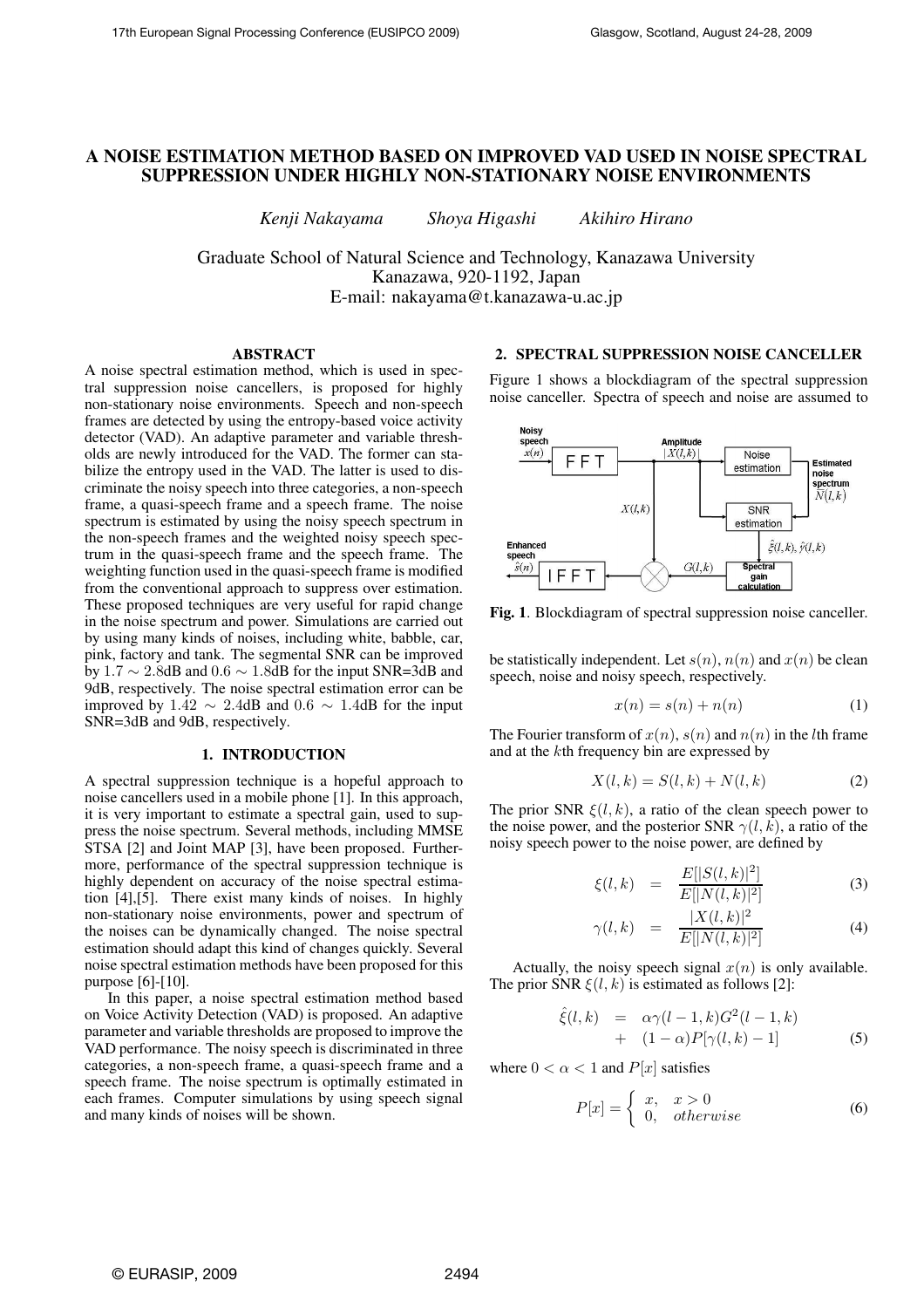The posterior SNR  $\gamma(l, k)$  can be estimated by using the noise spectrum estimation  $\overline{N}(l, k)$  as follows:

$$
\hat{\gamma}(l,k) = \frac{|X(l,k)|^2}{\bar{N}(l-1,k)}\tag{7}
$$

How to estimate  $N(l, k)$  is a main issue in this paper. A spectral gain  $G(l, k)$  is estimated by using the prior SNR  $\hat{\xi}(l, k)$ and the posterior SNR  $\hat{\gamma}(l, k)$ , and is used to suppress the noise spectrum included in the noisy speech. In order to calculate  $G(l, k)$ , we employ Joint MAP method [3], in which the speech is assumed to follow super Gaussian distribution and is better than MMSE STSA method [2],[5].

## **3. CONVENTIONAL RAPID ADAPTATION METHOD**

In this section, a conventional noise spectral estimation method proposed for non-stationary noise environments is briefly described [7]-[10]. A voice activity detector (VAD) [6] is applied in this method.

## **3.1. Voice Activity Detector (VAD)**

The VAD discriminates the speech frame and the non-speech frame based on the following entropy  $H(l)$ 

$$
P_r(l,k) = \frac{X_{energy}(l,k)}{\sum_{k=1}^{2M} X_{energy}(l,k)}
$$
(8)

$$
H(l) = -\sum_{k=1}^{2M} P_r(l,k) \cdot \log(P_r(l,k))
$$
 (9)

$$
X_{energy}(l,k) = |X(l,k)|^2
$$
 (10)

The entropy  $H(l)$  has a large value in the non-speech frame compared to the speech frame. We assume several frames at the beginning to be the non-speech frame. An average of the entropy, estimated in these frames, denoted  $H_{av}(0)$  is used as the threshold, with which the following frames are discriminated as the speech or the non-speech frames. Actually,  $H_{av}(0)$  is scaled by a constant  $c(< 1)$ .

$$
H(l) > cH_{av}(0) \rightarrow \text{Non-speech frame}
$$
  

$$
H(l) < cH_{av}(0) \rightarrow \text{Speed frame}
$$

 $H(l)$  is not accurate and cannot discriminate the nonspeech frame and the speech frame, when the spectra of the speech and the noise are small and large, respectively. In order to improve this problem, a positive constant  $C$  has been introduced in  $P_r(l, \hat{k})$  as follows:

$$
P_{rc}(l,k) = \frac{X_{energy}(l,k) + C}{\sum_{k=1}^{2M} X_{energy}(l,k) + C}
$$
(11)

$$
H_c(l) = -\sum_{k=1}^{2M} P_{rc}(l,k) \cdot \log(P_{rc}(l,k)) \quad (12)
$$

### **3.2. Noise Spectral Estimation Method**

The conventional method is briefly described here [7],[8]. The noisy speech is discriminated into the non-speech frame or the speech frame by using the VAD. The noise spectrum is estimated in the non-speech frame by

$$
\bar{N}(l,k) = \lambda \cdot \bar{N}(l-1,k) + (1-\lambda) \cdot |X(l,k)|^2 \qquad (13)
$$

On the other hand, in the speech frames, the noise spectrum is estimated by the following recursive equation.

$$
\bar{N}(l,k) = \rho(l,k) \cdot \bar{N}(l-1,k)
$$

+ 
$$
(1 - \rho(l,k)) \cdot |X(l,k)|^2
$$
 (14)  
(11)

$$
\rho(l,k) = a_d + (1 - a_d) \cdot P_{sp}(l,k) \tag{15}
$$

 $P_{sp}(l, k)$  is a probability of including the speech in the noisy speech, that is a speech presence probability, given by

$$
P_{sp}(l,k) = \frac{|X(l,k)|^2}{P_{min}(l,k)}\tag{16}
$$

 $P_{min}(l, k)$  is the minimum of the noisy speech spectrum, as shown in the following. First, the averaged spectrum of the noisy speech  $P(l, k)$  is obtained by

$$
P(l,k) = \eta P(l-1,k) + (1-\eta)|X(l,k)|^2 \tag{17}
$$

 $\eta$  is a smoothing factor. Next,  $P_{min}(l, k)$  is updated by the following equations.

$$
P_{min}(l,k) = \gamma \cdot P_{min}(l-1,k) + \frac{1-\gamma}{1-\beta}(P(l,k))
$$
  
- $\beta \cdot P(l-1,k)$ ), if  $P_{min}(l-1,k) \le P(l,k)$  (18)  
 $P_{min}(l,k) = P(l,k)$ , if  $P_{min}(l-1,k) > P(l,k)$ (19)

 $\beta$  and  $\gamma$  are determined by experience.

## **4. A NEW NOISE SPECTRAL ESTIMATION METHOD**

## **4.1. New Adaptive Parameter and Thresholds for VAD**

In the conventional method, as shown in Eq.(11),  $P_{rc}(l, k)$  is stabilized by using a constant  $C$ . The constant  $C$  is highly dependent on SNR of the noisy speech, and should be optimized. In this paper, we propose a new adaptive parameter, which is controlled by the maximum of  $|X(l, k)|$  as follows:

$$
P_{new}(l,k) = \frac{X_{energy}(l,k) + C_{new}(l)}{\sum_{k=1}^{2M} X_{energy}(l,k) + C_{new}(l)} \quad (20)
$$

$$
C_{new}(l) = \max_{k} \{ |X(l, k)| \} \tag{21}
$$

$$
H_{new}(l) = -\sum_{k=1}^{2M} P_{new}(l,k) \cdot \log(P_{new}(l,k))
$$
 (22)

The stabilization parameter  $C_{new}(l)$  is adjusted in each frame in order to adapt rapid change in noise spectrum and power.

Furthermore, the proposed method aims to precisely discriminate the non-speech frames in order to estimate the noise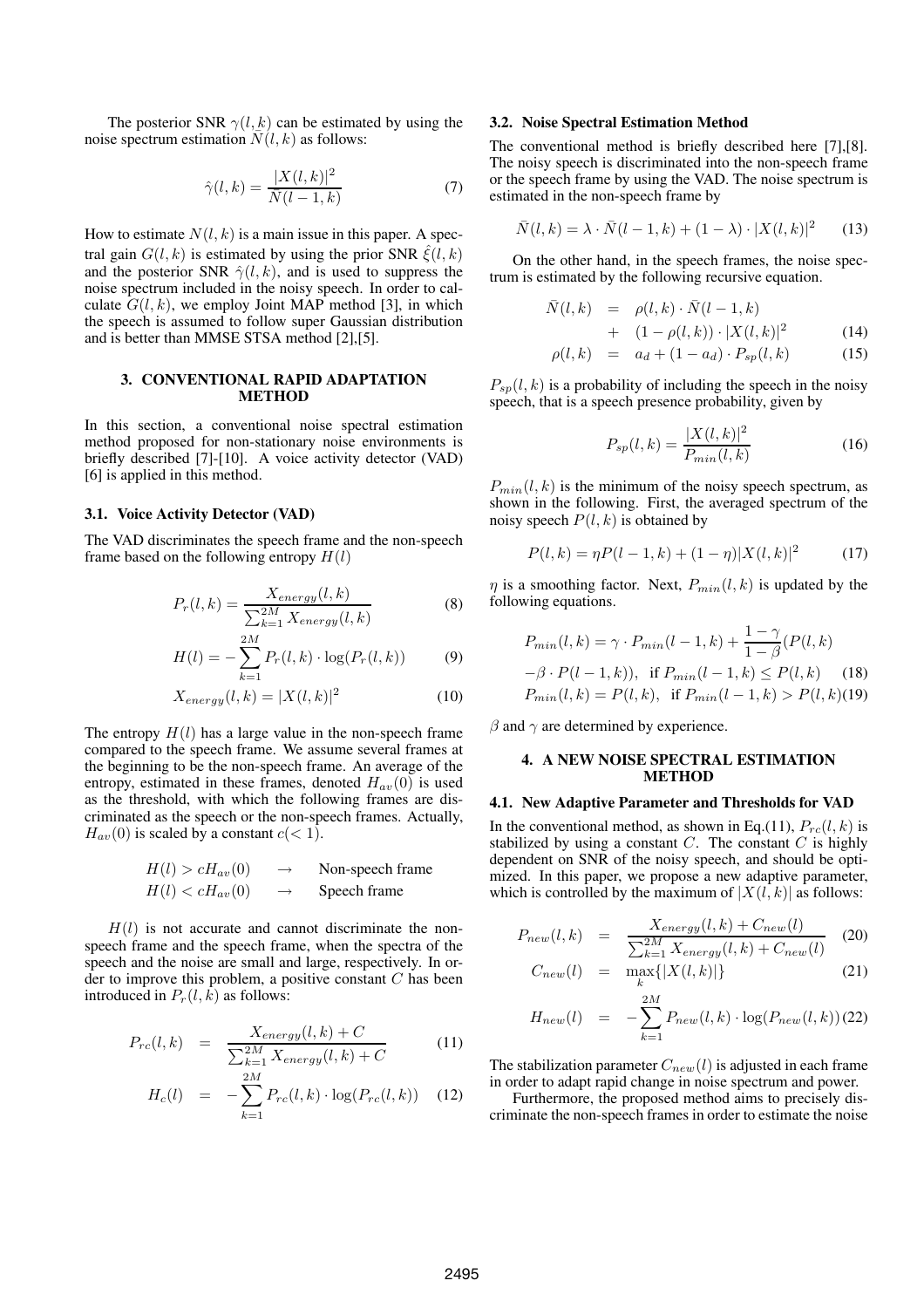spectrum more precisely. For this purpose, we classify the noisy speech into three categories, a non-speech frame, a quasi-speech frame and a speech frame. For this purpose, we introduce two kinds of thresholds,  $\delta_1(l)$  and  $\delta_2(l)$  for the entropy  $H_{new}(l)$ , as follows:

$$
\delta_1(l) = c_1 E[H_{new}(l)] \tag{23}
$$

$$
\delta_2(l) = c_2 E[H_{new}(l)], \quad 0 < c_2 < c_1 \tag{24}
$$

 $E[H_{new}(l)]$  means an average over the recent five non-speech frames including the *l*-th frame. The initial guess of  $\delta_1(l)$  and  $\delta_2(l)$  are determined in the begining five frames, which are assumed to be the non-speech frame. If  $H_{new}(l) > \delta_1(l-1)$ , then  $\delta_1(l)$  and  $\delta_2(l)$  are updated by Eqs.(23) and (24). After that, if  $H_{new}(l) > \delta_1(l)$ , then this frame is discriminated as the non-speech frame. If  $\delta_2(l) < H_{new}(l) < \delta_1(l)$ , then this frame is discriminated as the quasi-speech frame. Finally, if  $H_{new}(l) < \delta_2(l)$ , then this frame is discriminated as the speech frame.  $c_1$  and  $c_2$  are 0.98 and 0.95, respectively, which are determined by experience.

Furthermore, we introduce another criterion for the condition  $\delta_2(l) < H_{new}(l) < \delta_1(l)$ . If the covariance of  $P_{new}(l, k)$ in the l-th frame is less than the threshold  $\sigma_p$ , then this frame is regarded as the non-speech frame.  $\sigma_p$  is set to be 2 by experience.

The purpose of introducing the quasi-speech frame is to correctly analyze the non-speech frames.

### **4.2. A New Noise Spectral Estimation Method**

#### *4.2.1. Non-Speech Frame*

In the proposed VAD, the non-speech frames can be correctly discriminated by using the relatively high threshold. Furthermore, we consider highly non-stationary noise environment and rapid change in noise spectrum and power. Taking these situations into account, the noise spectrum is estimated by using the noisy speech spectrum itself in the non-speech frame as follows:

$$
\bar{N}(l,k) = |X(l,k)|^2 \tag{25}
$$

In the conventional methods, recursive averaging is employed, which includes the past information, and is difficult to quickly adapt rapid change in noise spectrum and power [7]-[10]. Furthermore, controlling the smoothing parameters highly depends on noise spectrum and power, and is difficult.

#### *4.2.2. Speech Frame*

In the conventional method, the recursive averaging estimation was used as shown by Eq.(14). However, this method does not work well for the non-stationary noise environments.

In this paper, we apply the weighted noise spectral estimation method [4],[5]. The noisy speech spectrum is weighted by the weight function  $W(l, k)$ , which is determined based on the posterior SNR  $\hat{\gamma}(l, k)$  as shown in Fig.2. The noisy speech spectrum is reduced in the high SNR region in order to suppress over estimation of the noise spectrum. The weighted spectrum is expressed by

$$
z(l,k) = W(l,k)|X(l,k)|^2
$$
 (26)



**Fig. 2**. Weight function  $W(l, k)$  for noisy speech.

The parameters are determined by experience as follows:  $W_0 = 1$ ,  $\hat{\gamma}_1 = 0$ dB,  $\hat{\gamma}_2 = 10$ dB and  $\theta_z = 7$ dB. The noise spectrum is estimated by averaging  $z(l, k)$  over several frames. Figure 2 means that in the beginning frames and in the low SNR region, that is  $\hat{\gamma}(l,k) < \theta_z$ ,  $z(l,k)$  is included as the noise components. On the other hand, after the beginning frames and in the high SNR frames, that is  $\hat{\gamma}(l, k) > \theta_z$ ,  $z(l, k)$  is not included as the noise components, rather the previous average of  $z(l, k)$  is used [4].

#### *4.2.3. Quasi-Speech Frame*

We employ the same approach as in the speech frame to estimate the noise spectrum in the quasi-speech frame. However, since the quasi-speech frames may include a consonant sound, a fricative sound, an explosive sound, the weight function shown in Fig.2 is modified in order to suppress over estimation of the noise spectrum. The parameters are determined by experience as follows:  $W_0 = 0.8$ ,  $\hat{\gamma}_1 = 3dB$ ,  $\hat{\gamma}_2 = 10dB$ and  $\theta_z = 7$ dB.

#### **5. SIMULATION AND DISCUSSIONS**

#### **5.1. Conventional Methods**

The conventional methods [4] and [10] are employed for comparison. In [4], the noise spectrum estimation algorithm described in Sec.4.2.2 is used in all frames. In this method, the non-speech and the speech frames are not discriminated. The proposed method introduces a new algorithm in the nonspeech frame, and modifies the weight function in the quasispeech frame. In [10], VAD is used to discriminate the nonspeech and the speech frames. The noise spectrum is estimated by the recursive averaging methods in both the nonspeech and the speech frames. Furthermore, in all methods, we apply the lower boundary for the spectral gain  $G(l, k)$  and adding the original noisy speech to the output signal  $\hat{s}(n)$  in a small rate in order to improve speech quality [5].  $G(l, k)$  is estimated by Joint MAP method [3].

## **5.2. Evaluation Measures**

*5.2.1. Normalized Noise Spectrum Estimation Error*

$$
\varepsilon(l) = 10 \log_{10} \left( \frac{\sum_{k=0}^{M} ||N(l,k)|^2 - |\bar{N}(l,k)|^2|}{\sum_{k=0}^{M} |N(l,k)|^2} \right) (27)
$$

$$
\bar{\varepsilon} = \frac{1}{L} \sum_{l=1}^{L} \varepsilon(l) \qquad (28)
$$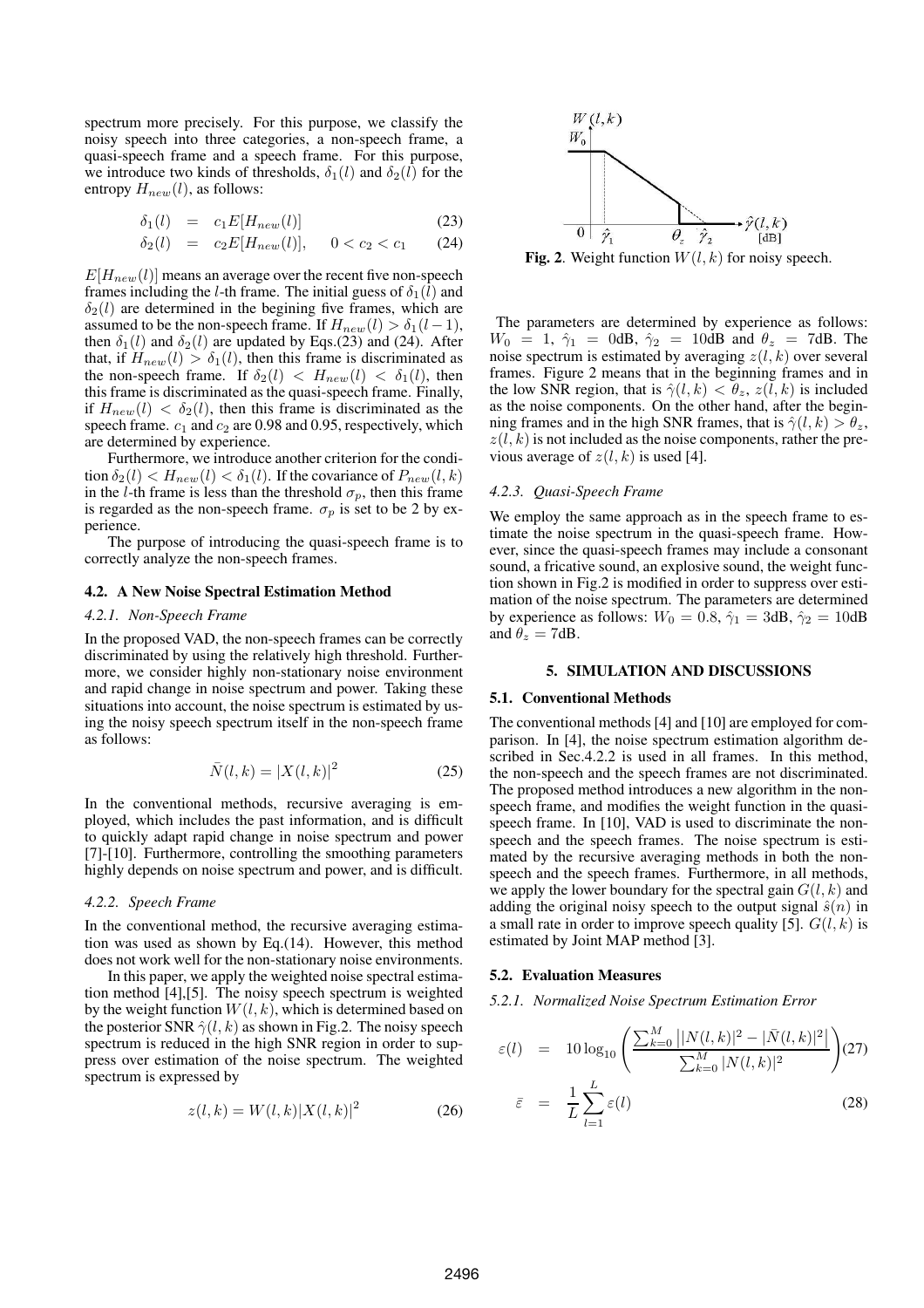L is the number of all frames. The smaller value of  $\varepsilon$  means the higher accurate estimation.

#### *5.2.2. Segmental SNR*

A signal to noise ratio at the output is evaluated by the following segmental SNR.

$$
SNR_{seg} = \frac{10}{L} \sum_{l=0}^{L-1} \log_{10} \frac{\sum_{n=N_l}^{N_l+N-1} s^2(n)}{\sum_{n=N_l}^{N_l+N-1} (s(n) - \hat{s}(n))^2}
$$
(29)

N is a length of the interval, where  $SNR_{seg}$  is evaluated. The actual length is 12ms.  $SNR_{seq}$  at the input is evaluated by using  $n^2(n)$  instead of  $(s(n) - \hat{s}(n))^2$  in the above equation.

# *5.2.3. Log-Spectral Distortion (LSD)*

The noise suppressed signal  $\hat{S}(l, k)$  is compared with the clean speech signal  $S(l, k)$  in an amplitude response using a log function as follows:

$$
LSD = \frac{1}{J} \sum_{l=1}^{J} \left( \frac{1}{2M} \sum_{k=1}^{2M} \left( \log \frac{|S(l,k)| + \delta}{|\hat{S}(l,k)| + \delta} \right)^2 \right)^{1/2} \tag{30}
$$

2M is a frame lenght, J is the number of the frames,  $\delta$  is a positive small value.

## *5.2.4. Ideal Estimation*

In order to evaluate accuracy of the noise spectrum estimation, the true noise spectrum is used. Let  $G_{tl}(l, k)$  be the spectral gain obtained by using the true noise spectrum. The ideal noise suppressed output signal is obtained by

$$
\hat{s}(n) = IFFT[G_{tl}(l,k)X(l,k)]\tag{31}
$$

### **5.3. Simulation Results**

*5.3.1. Noise Estimation and Reduction - Noise is not Changed -*

The normalized noise spectrum estimation error  $\bar{\varepsilon}$ , the segmental SNR  $(SNR_{seq})$  and the log-spectral distortion (LSD) are evaluated by using the ideal method, the conventional methods [4],[10] and the proposed method. Six kinds of noises are used, that is White, Babble, Car, Pink, Factory, Tank, which are provided by [11].

Tabel 1 shows  $\bar{\varepsilon}$ ,  $SNR_{seg}$  and  $LSD$  for the ideal method. The input SNR<sub>seg</sub> is set to be 3dB and 9dB. In this case,  $\bar{\varepsilon}$  =  $-\infty$  and  $LSD = 0$  can be expected.

Tables 2, 3 and 4 show the simulation results for the conventional methods [4], [10] and the proposed method, respectively. The input  $\text{SNR}_{seq}$  is set to be 3dB and 9dB. Regarding  $\bar{\varepsilon}$  and SNR<sub>seg</sub>, the proposed method can provide good results. Its LSD are almost the same as those of the conventional method [4]. Another conventional method [10] is not good in all evaluation measures.

*5.3.2. Noise Estimation and Reduction - Noise is Changed -*  $SNR_{seq}$  of the ideal method under the dynamical situation, the noise is changed from the babble noise (Input  $SNR_{seq}$  = 6dB) to six kinds of noises (Input  $SNR_{seg} = 2dB$ ), are shown in Table 5. The average input  $SNR_{seq}$  is 5dB.

**Table 1**. Noise reduction by ideal method. Noise is not changed.  $\bar{\varepsilon} = -\infty$ , LSD=0.

| <b>Evaluation Method</b> | $\overline{\text{SNR}}_{seg}$ |      |
|--------------------------|-------------------------------|------|
| Input $SNR_{seg}$ [dB]   |                               |      |
| White                    | 9.39                          | 13.3 |
| <b>Babble</b>            | 11.9                          | 15.6 |
| Car                      | 15.5                          | 18.5 |
| Pink                     | 12.1                          | 15.6 |
| Factory                  | 12.0                          | 15.4 |
| Tank                     | 15.5                          | 18.5 |

**Table 2**. Noise estimation and reduction by conventional method [4]. Noise is not changed.

|               | Ē        |          | $\overline{\text{SNR}}_{seg}$ |      | <b>LSD</b> |       |
|---------------|----------|----------|-------------------------------|------|------------|-------|
| $SNR_{seg}$   | κ        |          |                               |      |            |       |
| White         | $-1.15$  | $-1.20$  | 5.18                          | 10.7 | 0.370      | 0.285 |
| <b>Babble</b> | $-0.664$ | $-0.760$ | 4.34                          | 10.3 | 0.302      | 0.226 |
| Car           | $-1.15$  | $-1.54$  | 7.57                          | 13.0 | 0.250      | 0.184 |
| Pink          | $-1.07$  | $-1.12$  | 5.61                          | 11.3 | 0.288      | 0.215 |
| Factory       | $-1.09$  | $-1.14$  | 5.83                          | 11.5 | 0.284      | 0.215 |
| Tank          | $-1.15$  | $-1.13$  | 6.49                          | 12.0 | 0.278      | 0.207 |

**Table 3**. Noise estimation and reduction by conventional method [10]. Noise is not changed.

|               | Ē    |      | $\overline{\text{SNR}}_{seg}$ |      | LSD   |       |
|---------------|------|------|-------------------------------|------|-------|-------|
| $SNR_{seg}$   | 3    | Q    |                               | Q    |       |       |
| White         | 4.47 | 9.89 | 5.09                          | 7.27 | 0.497 | 0.468 |
| <b>Babble</b> | 8.07 | 11.8 | 4.15                          | 6.86 | 0.425 | 0.381 |
| Car           | 7.60 | 11.6 | 4.95                          | 7.30 | 0.393 | 0.352 |
| Pink          | 5.96 | 10.1 | 4.95                          | 7.45 | 0.378 | 0.345 |
| Factory       | 6.45 | 10.2 | 4.59                          | 7.53 | 0.380 | 0.350 |
| Tank          | 6.02 | 10.3 | 5.70                          | 7.62 | 0.373 | 0.333 |

**Table 4**. Noise estimation and reduction by proposed method. Noise is not changed.

|               | Ē       |         | $\overline{\text{SNR}}_{seg}$ |      | LSD                |       |
|---------------|---------|---------|-------------------------------|------|--------------------|-------|
| $SNR_{seg}$   | κ       | y       |                               | ч    |                    | Q     |
| White         | $-3.57$ | $-2.62$ | 7.08                          | 11.8 | $\overline{0.423}$ | 0.350 |
| <b>Babble</b> | $-2.03$ | $-1.69$ | 6.04                          | 12.0 | 0.310              | 0.244 |
| Car           | $-2.81$ | $-1.75$ | 9.33                          | 13.6 | 0.273              | 0.216 |
| Pink          | $-3.24$ | $-1.92$ | 7.95                          | 12.7 | 0.289              | 0.228 |
| Factory       | $-3.02$ | $-1.72$ | 7.79                          | 12.7 | 0.297              | 0.233 |
| Tank          | $-3.18$ | $-1.73$ | 9.24                          | 13.8 | 0.271              | 0.207 |